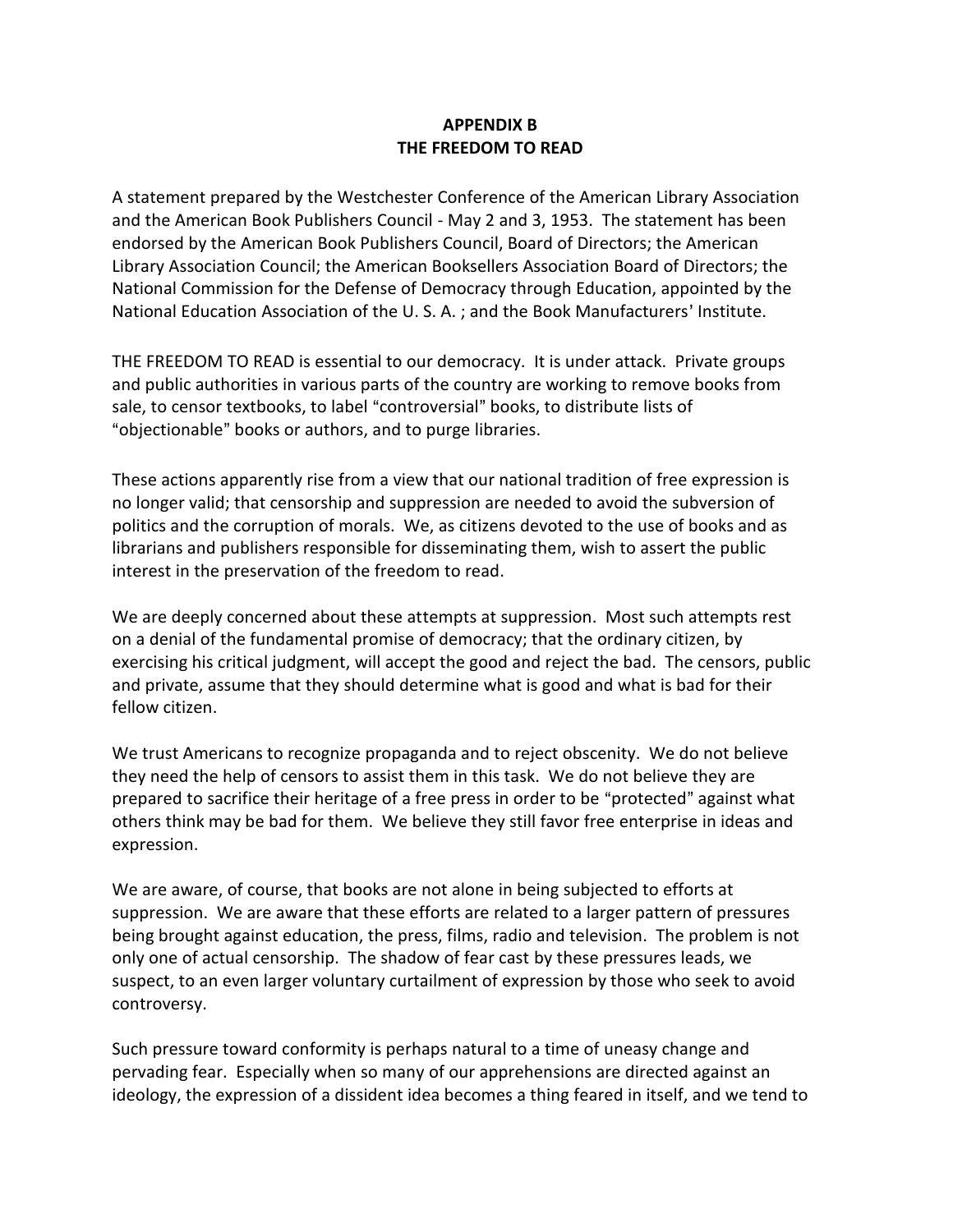move against it as against a hostile deed, with suppression.

And yet suppression is never more dangerous than in such a time of social tension.

Freedom has given the United States the elasticity to endure strain. Freedom keeps open the path of novel and creative solutions, and enables change to come by choice. Every silencing of a heresy, every endorsement of an orthodoxy, diminishes the toughness and resilience of our society and leaves it the less able to deal with stress.

Now, as always in our history, books are among our greatest instruments of freedom. They are almost the only means of making generally available ideas of manners of expression that can initially command only a small audience. They are the natural medium for the new idea and the untried voice, from which come the original contributions to social growth. They are essential to the extended discussion, which serious thought requires, and to the accumulation of knowledge and ideas into organized collections.

We believe that free communication is essential to the preservation of a free society and a creative culture. We believe that these pressures towards conformity present the danger of limiting the range and variety of inquiry and expression on which our democracy and culture depend. We believe that every American community must jealously guard the freedom to publish and to circulate, in order to preserve its own freedom to read. We believe that publishers and librarians have a profound responsibility to give validity to that freedom to read by making it possible for the reader to choose freely from a variety of offerings.

The freedom to read is guaranteed by the Constitution. Those with faith in free men will stand firm on these constitutional guarantees of essential rights and will exercise the responsibilities that accompany these rights.

## **THE PROPOSITIONS**

We therefore affirm these propositions:

1. It is in the public interest for publishers and librarians to make available the widest diversity of views and expressions, including those which are unorthodox or unpopular with the majority.

Creative thought is by definition new, and what is new is different. The bearer of every new thought is a rebel until that idea is refined and tested. Totalitarian systems attempt to maintain themselves in power by the ruthless suppression of any concept that challenges the established orthodoxy. The power of a democratic system to adapt to change is vastly strengthened by the freedom of its citizens to choose widely from among conflicting opinions offered freely to them. To stifle every nonconformist idea at birth would mark the end of the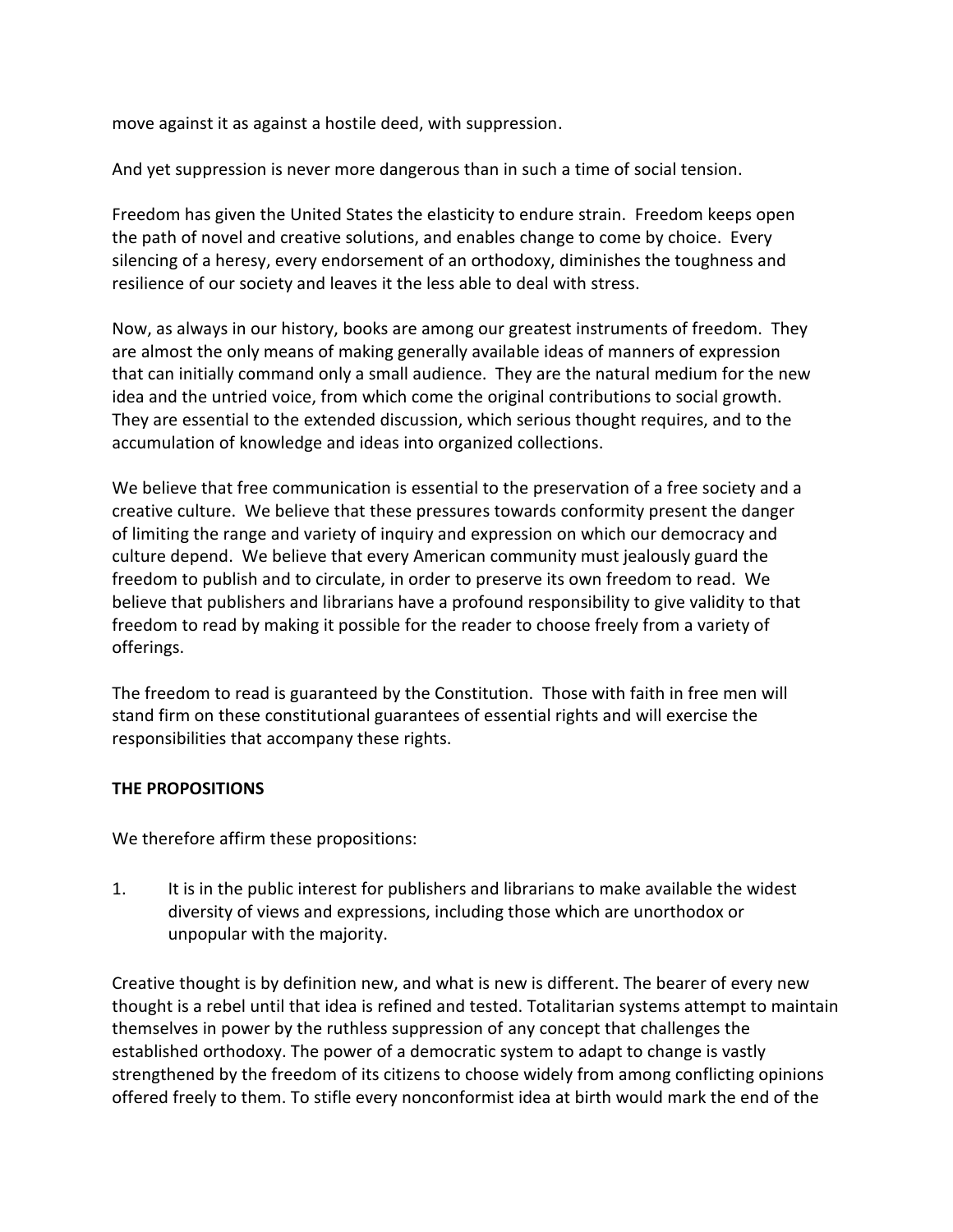democratic process. Furthermore, only through the constant activity of weighing and selecting can the democratic mind attain the strength demanded by times like these. We need to know not only what we believe but why we believe it.

2. Publishers and librarians do not need to endorse every idea or presentation contained in the books they make available. It would conflict with the public interest of them to establish their own political, moral, or aesthetic views as the sold standard for determining what books should be published or circulated.

Publishers and librarians serve the educational process by helping to make available knowledge and ideas required for the growth of the mind and the increase of learning. They do not foster education by imposing as mentors the patterns of their own thought. The people should have the freedom to read and consider a broader range of ideas than those that may be held by any single librarian or publisher or government or church.

It is wrong that what one can read should be confined to what another thinks proper.

3. It is contrary to the public interest for publishers or librarians to determine the acceptability of a book solely on the basis of the personal history or political affiliations of the author.

A book should be judged as a book. No literature can flourish if it is to be measured by the political views or private lives of its creator. No society of free men can flourish which draws up lists of writers to whom it will not up lists of writers to whom it will not listen, whatever they may have to say.

4. The present laws dealing with obscenity should be vigorously enforced Beyond that, there is no place in our society for extra legal efforts to coerce the taste of others, to confine adults to the reading matter deemed suitable for adolescents, or to inhibit the efforts of writers to achieve artistic expression.

To some, much of modern literature is shocking. But is not much of life itself shocking? We cut off literature at the source if we prevent serious artists from dealing with the stuff of life. Parents and teachers have a responsibility to prepare the young to meet the diversity of experience in life to which they will be exposed, as they have a responsibility to help them learn to think critically for themselves. These are affirmative responsibilities, not discharged simply by preventing them from reading works for which they are not yet prepared. In these matters, taste differs, and tastes cannot be legislated; nor can machinery be devised which will suit the demands of one group without limiting the freedom of others. We deplore the catering to the immature, the retarded, or the maladjusted taste. But those concerned with freedom have the responsibility of seeing to it that each individual book or publication, whatever its contents, price, or method of distribution, is dealt with in accordance with due process of law.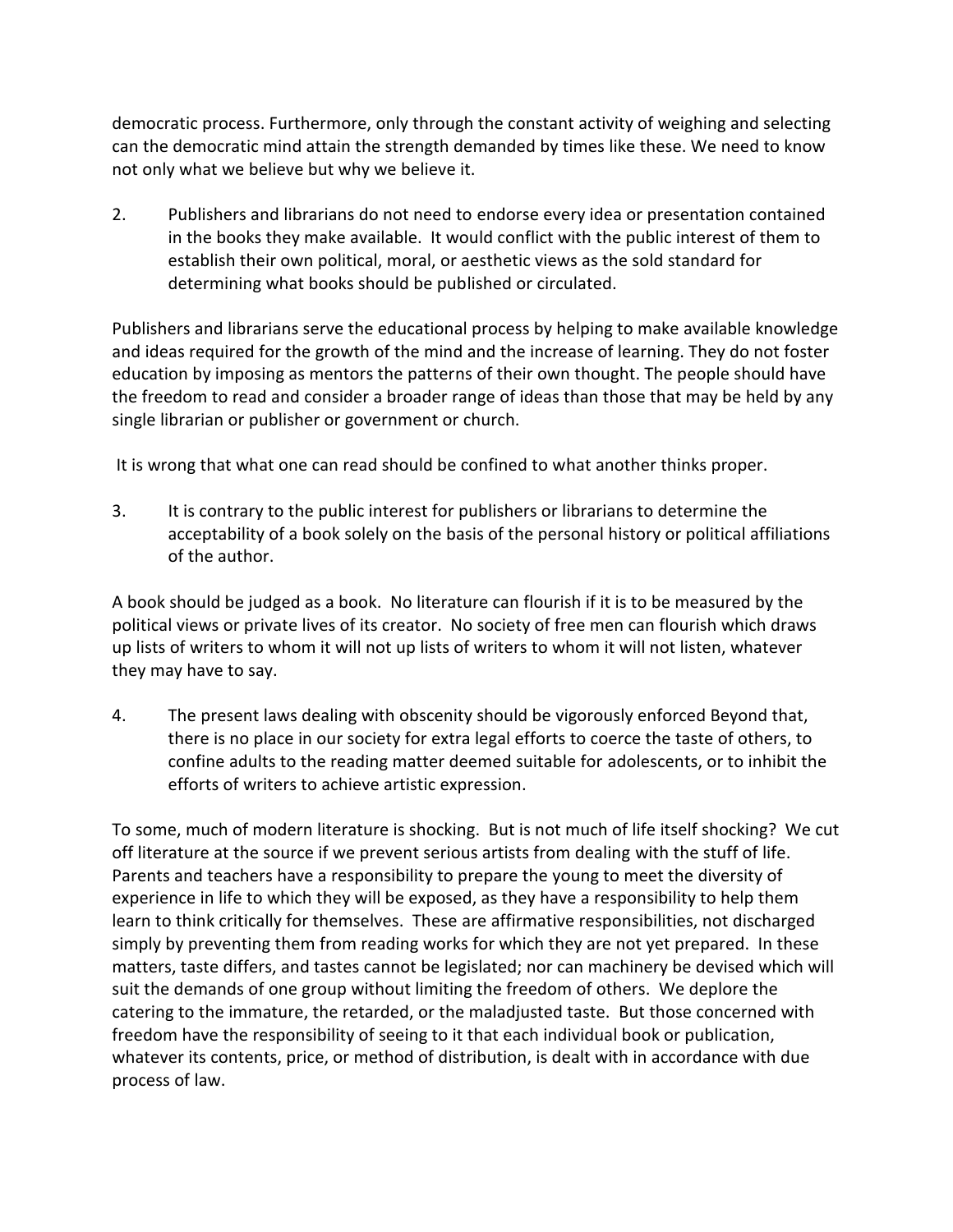5. It is not in the public interest to force a reader to accept with any book the prejudgment of a label characterizing the book or author as subversive or dangerous.

The idea of labeling supposes the existence of individuals or groups with wisdom to determine by authority what is good or bad for the citizen. It supposes that each individual must be directed to making up his mind about the ideas he examines. But Americans do not need others to do their Americans do not need others to do their thinking for them.

6. It is the responsibility of publishers and librarians, as guardians of the people's freedom to read, to contest encroachments upon that freedom by individuals or groups seeking to impose their own standards or tastes upon the community at large.

It is inevitable in the give and take of the democratic process that the political, the moral, or the aesthetic concepts of an individual or group will occasionally collide with those of another individual or group. In a free society, each individual is free to determine for himself what he wishes to reach, and each group is free to determine what it will recommend to its freely associated members. But no group has the right to take the law into its own hands, and to impose its own concepts of politics or morality upon other members of a democratic society. Freedom is no freedom if it is accorded only to the accepted and the inoffensive.

7. It is the responsibility of the publishers and librarians to give full meaning to the freedom to read by providing books that enrich the quality of thought and expression. By the exercise of this affirmative responsibility, book men can demonstrate that the answer to a bad book is a good one, and the answer to a bad idea is a good one.

The freedom to read is of little consequence when the reader cannot obtain matter fit for that reader's purpose. What is needed is not only the absence of restraint, but the positive provision of opportunity for the people to read the best that has been thought and said. Books are the major channel by which the intellectual inheritance is handed down, and the principal means of its testing and growth. The defense of the freedom to read requires of all publishers and librarians the utmost of their faculties, and deserves of all Americans the fullest of their support.

We state these propositions neither lightly nor as easy generalizations. We here stake out a lofty claim for the value of the written word. We do so because we believe that it is possessed of enormous variety and usefulness, worthy of cherishing and keeping free. We realize that the application of these propositions may mean the dissemination of ideas and manners of expression that are repugnant to many persons. We do not state these propositions in the comfortable belief that what people read is unimportant. We believe rather that what people read is deeply important; that ideas can be dangerous; but that the suppression of ideas is fatal to a democratic society. Freedom itself is a dangerous way of life, but it is ours.